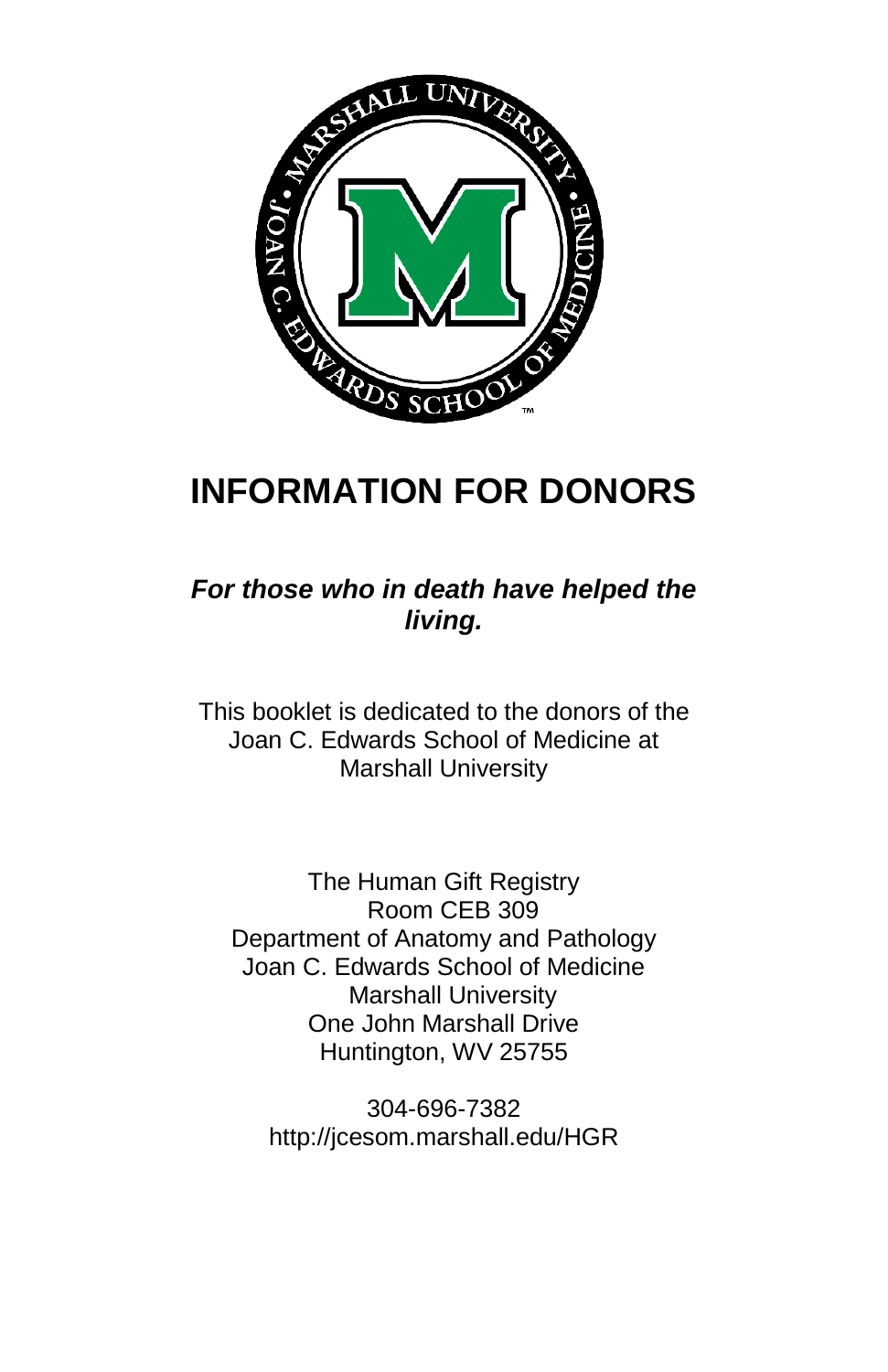*The Human Gift Registry Programs of Marshall University, West Virginia School of Osteopathic Medicine, and West Virginia University are operated under the auspices of the West Virginia Anatomical Board which is statutorily authorized and created by the West Virginia Higher Education Policy Commission.*

To donate one's body to the health sciences is a noble, compassionate and humanitarian gesture. The benefits to mankind are very real. After death, the body can become a source of life to others by providing training for the physicians of tomorrow.

Formal medical training in human anatomy is the foundation for a doctor's skill and knowledge. Basic anatomical training comes early in the curriculum for all medical, dental, nursing, and physical therapy students. These students also study the structure of the human body as it relates to surgery, cardiology, orthopedics, ophthalmology, neurology, dermatology and many other specialty fields. The body is used not only to teach the necessary details of structure and function, but also to develop vital skills in clinical procedures and techniques. Serious and dedicated study of the human body is absolutely essential in order to develop the professional competence health professionals must have to provide quality health care.

In research, too, the body can be utilized to great advantage. One frequently reads about new medical discoveries. These discoveries result primarily from the intensive research activities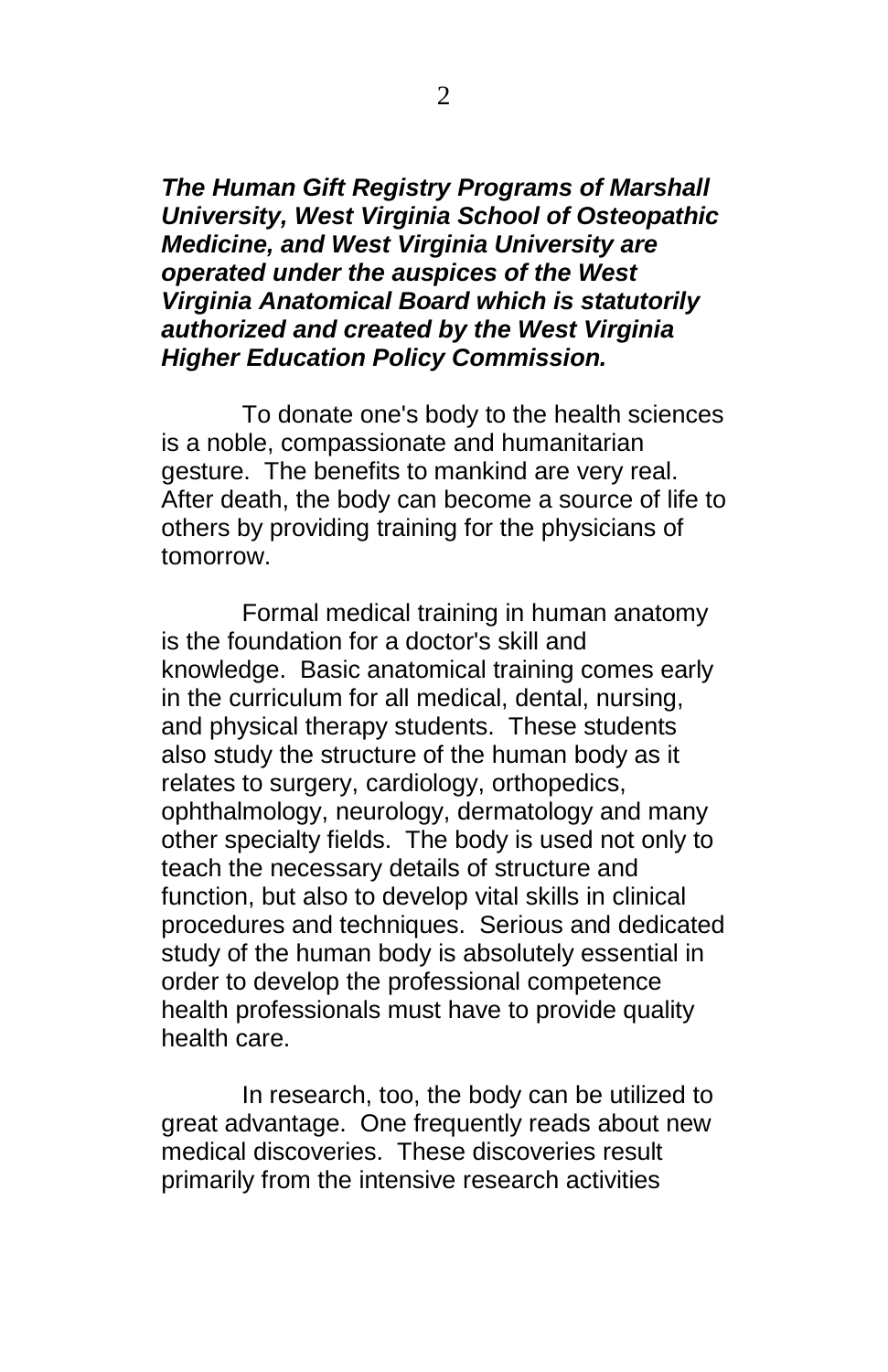carried out in our nation's medical centers. Because of such research, the quality of life, and the average life expectancy in many countries, including the United States, has been lengthened significantly.

West Virginia residents and citizens of all other states may respond to the urgent need for support of the health sciences. Donation of one's body is authorized by the laws of West Virginia and all other states, and clear statutory provisions have been established for this priceless deed for humanity. Some basic questions and answers on the following pages will provide information you will want to understand in order to make this important decision.

**Who may donate?** Any person 18 years of age or older may be a donor. **However, the Human Gift Registry is under no obligation to accept any gift and may, in its discretion, decline a donation at the time of death.** Certain medical or physical conditions can prevent acceptance of a donation. These include, but are not limited to: organ donation, autopsy, major trauma, recent surgery, amputations, obesity, sepsis, contagious diseases such as AIDS, hepatitis, herpes or other blood infections, and conditions treated with therapeutic radionuclides. Please call or email us regarding a specific condition that might preclude a donation.

## **Must I submit general information about my state of health and so forth?**

No, although information about a donor's health and cause of death when available is beneficial to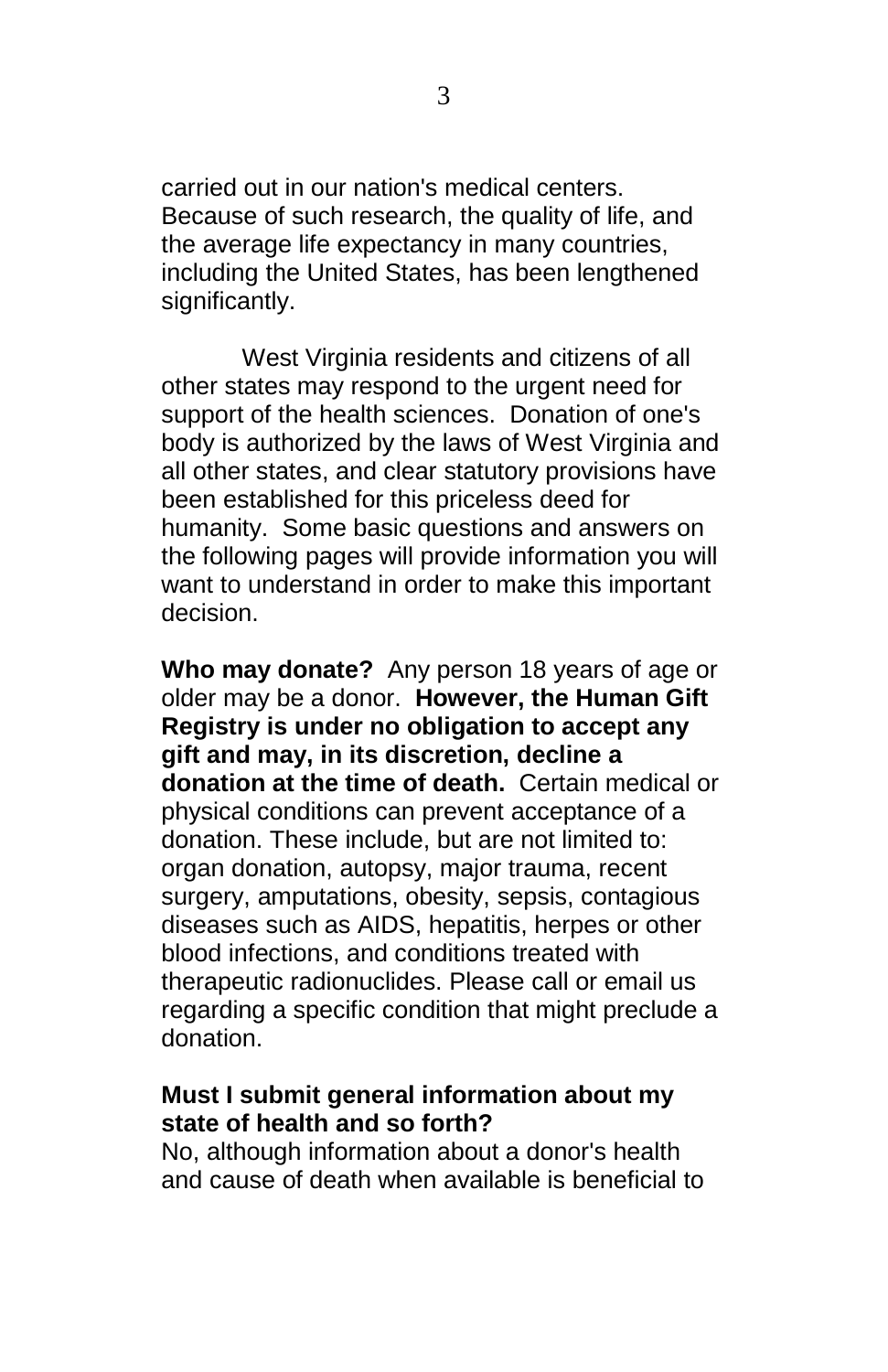the Human Gift Registry and enhances the educational uses of the donation. Appropriate questions will be asked after death to assure that the body is acceptable for use by the Human Gift Registry.

**How do I go about donating my body to the health sciences?** The donation forms should be completed and witnessed by two people. West Virginia has three medical institutions authorized to accept donations: Marshall University's Joan C. Edwards School of Medicine Human Gift Registry in Huntington, WV; the West Virginia School of Osteopathic Medicine Human Gift Registry in Lewisburg, WV; and the West Virginia University Human Gift Registry in Morgantown, WV. You may designate the institution you wish to receive your body. Send your completed forms to the address listed at the front of this booklet or on our website. Upon receipt of your completed registration form and general information form by the Human Gift Registry, you will be sent a wallet card identifying you as a donor of a Human Gift Registry. This card should be carried with you at all times and your family should be aware that you have registered to be a donor in our program so they may notify us.

# **Is it necessary for me to make a will or to contact an attorney in order to legally donate**

**my body?** No. All legal requirements for bequeathing your body are fulfilled by completing the donation forms. It is important that you inform your family, minister and/or physician of this action and of your intention to donate your body. You should keep a copy of your donor forms with your important records.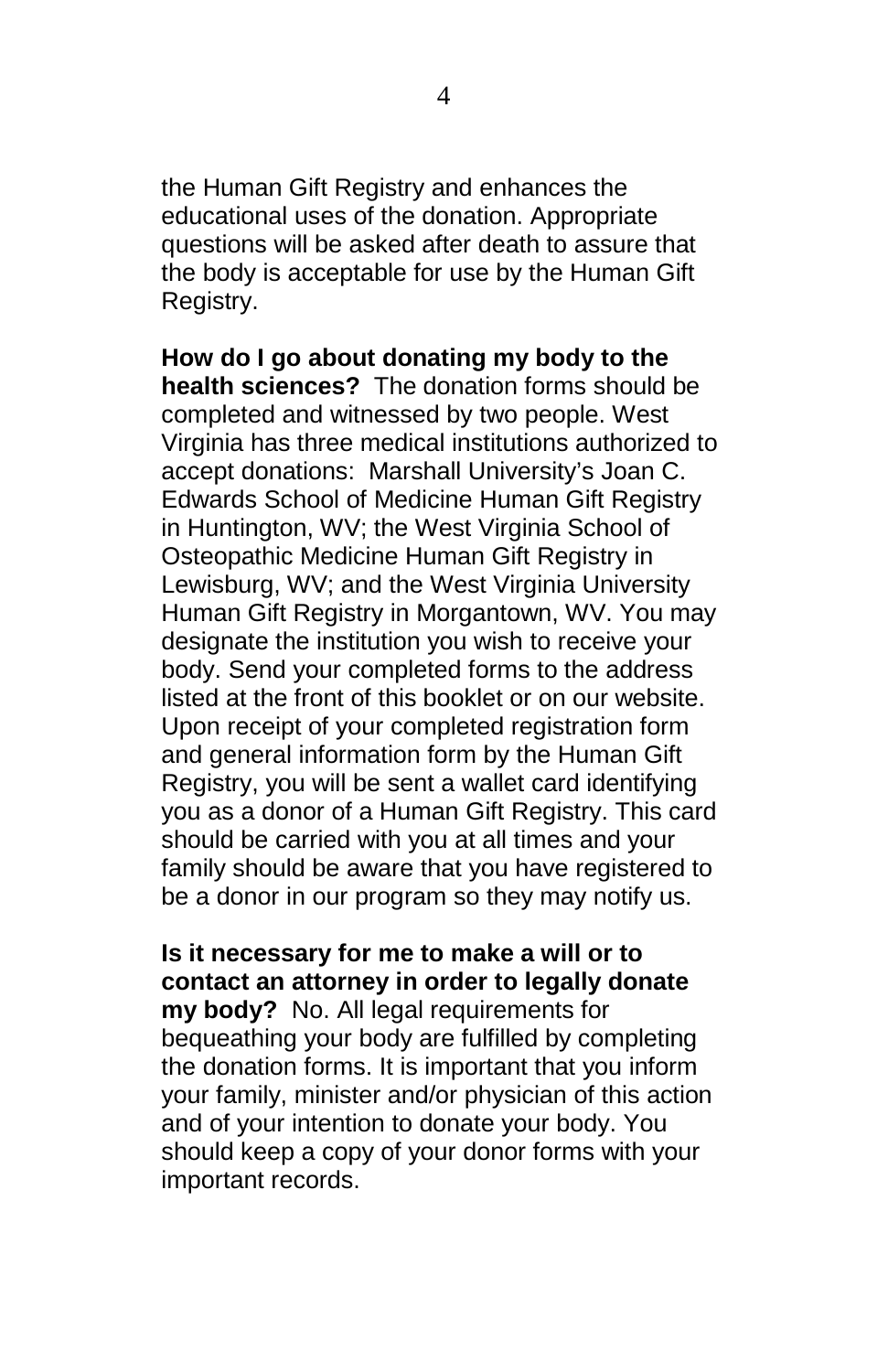## **Should I make anyone aware of my decision to donate my body to the health sciences?**

Definitely. You should discuss your wishes with members of your family. They should be aware of your intent in order for your wishes to be carried out immediately after death. Time is very important. If your relatives are not informed in advance, the reading of a will or discovery of donation papers may come too late for your gift to be accepted.

**What will be done with the remains after my body is used for medical study?** The body will be cremated. Ashes of bodies utilized by Marshall University's Joan C. Edwards School of Medicine are interred in a mausoleum in Spring Hill Cemetery in Huntington. If a donor prefers to have the ashes returned to the family or a designated recipient (i.e., a family member, funeral director, pastor, etc.), they must specify this wish on the Donor Registration Form at the time of registration by naming up to three individuals. If specific individuals are designated, their willingness to receive the ashes should be confirmed.

When the ashes are ready to be returned, the Human Gift Registry will contact the first person on the list. If we are unable to make contact by phone, email or standard mail within 10 business days, the next person on the list will be contacted, and then the third person on the list. Designees have the right to decline to accept the ashes, in which case subsequent names on the list will be contacted. If none of the designated individuals agree to accept the ashes, the ashes will be permanently interred in the Memorial Vault of the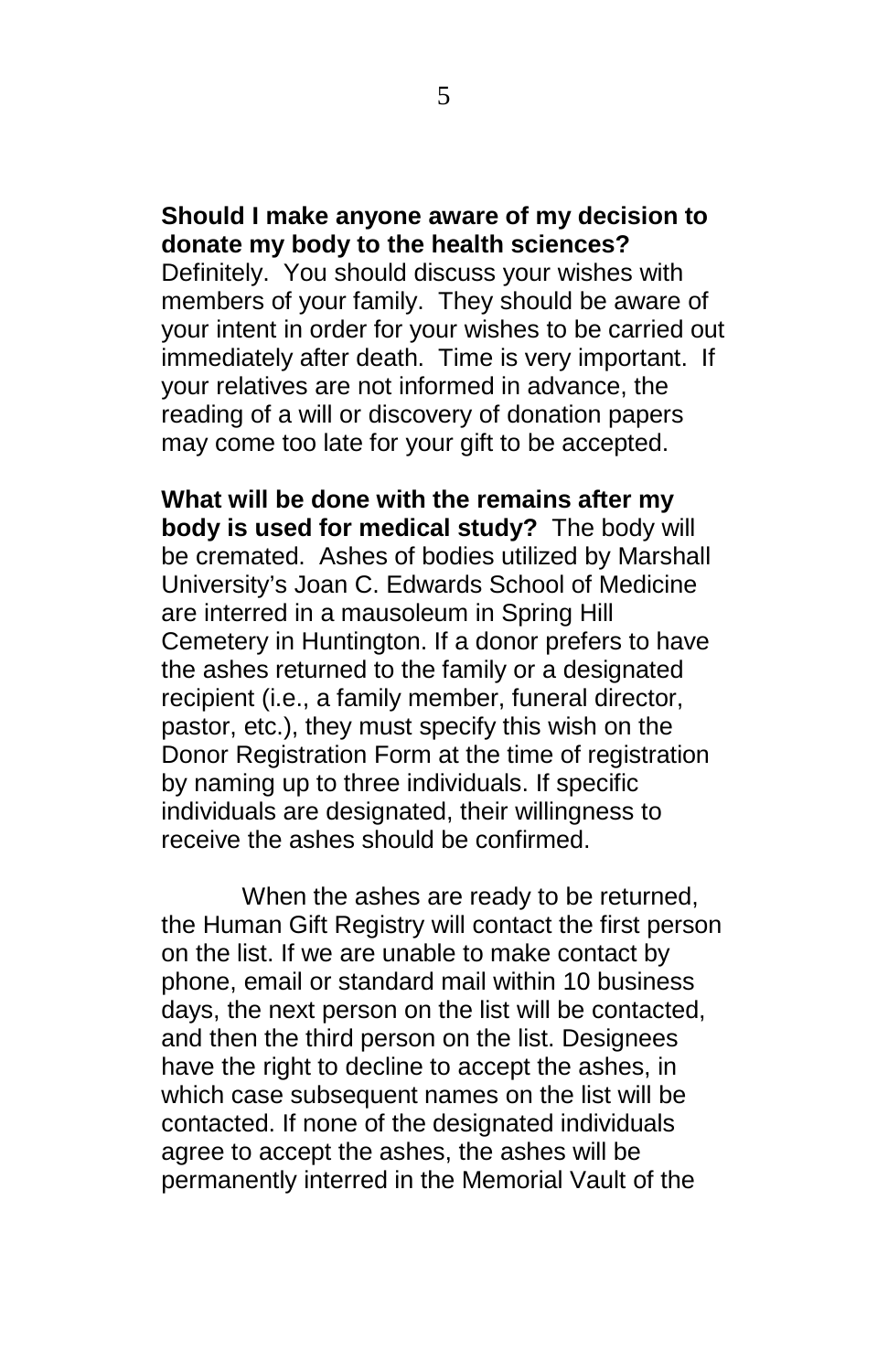Human Gift Registry where the donation was made. Only individuals named by the donor will be allowed to receive the ashes. Distribution of ashes by the Human Gift Registry to individuals other than those named on the registration form will require a court order. The Human Gift Registry has no responsibility to initiate or participate in obtaining a court order other than to provide information requested by the court.

# **Returning ashes is not a legal obligation of the Human Gift Registry; however, reasonable efforts will be made to comply with requests within its guidelines.**

In accordance with state guidelines, the institution may retain and use anatomical specimens for its educational programs for an indefinite period. Every effort is made to ensure that the cremated remains include the entire donated body. However, in some circumstances, selected body parts may be separated indefinitely for specific purposes such as special educational needs, unique anatomical patterns, or demonstrations of human diseases or surgical modifications. In such cases, the body may be cremated without including the removed parts. The separated parts will be retained permanently at the Human Gift Registry. Their ultimate disposition will be conducted in a respectful and dignified manner.

**Will I be able to have funeral services?** Donation precludes the possibility of having a funeral service with the body present. Therefore, it is appropriate to have a memorial service without the body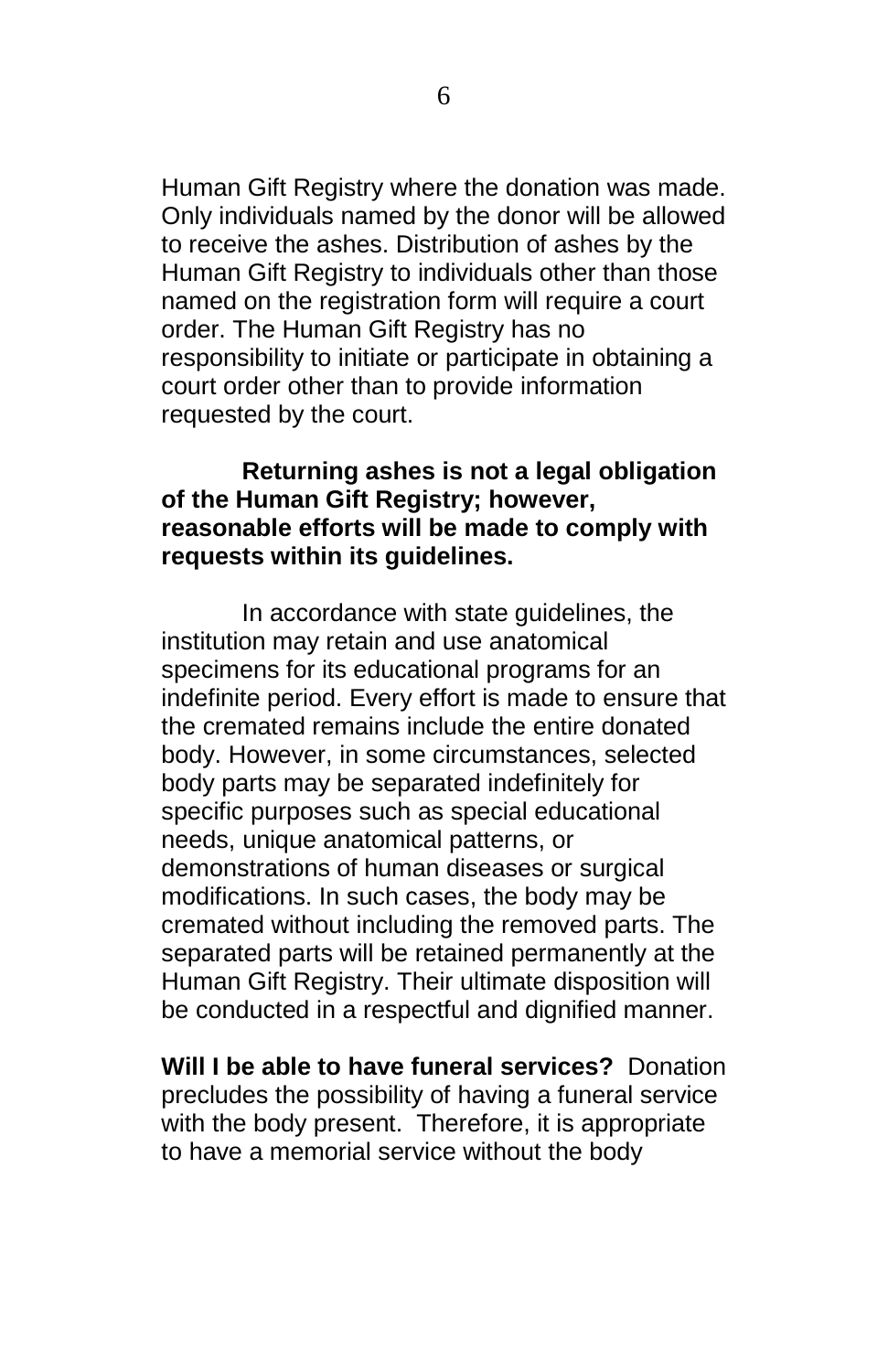present. Such arrangements and costs are the responsibility of the family.

**Does the Human Gift Registry provide funeral<br>
<b>Services?** No. However, a memorial service. **services?** No. However, a memorial service, honoring all those persons whose bodies were received during the previous year, are held annually at each institution. Family members and friends are welcome to attend this memorial service. Information regarding the service will be sent to a designated family contact, who may share the details with family and friends.

**Will there be any charges or financial obligations to my survivors?** No. The cost for reasonable transportation, embalming, cremation, and burial in the institution's memorial vault will be covered by the Human Gift Registry, **within limits set by the WV Anatomical Board.** Transportation costs are limited to a 150-air mile radius from the site of donation. The Human Gift Registry will cover the cost of returning ashes if requested at the time of registration to the appropriate recipient. However, if the ashes are returned to the family, the Human Gift Registry will not pay for any expenses incurred after the release of the ashes to the designated recipient.

**When will my body be utilized?** Utilization of one's body may occur at any time after receipt of the body, but it may be several years before utilization is completed.

#### **Where will the body be used?**

The body donation program in West Virginia was developed to serve educational and research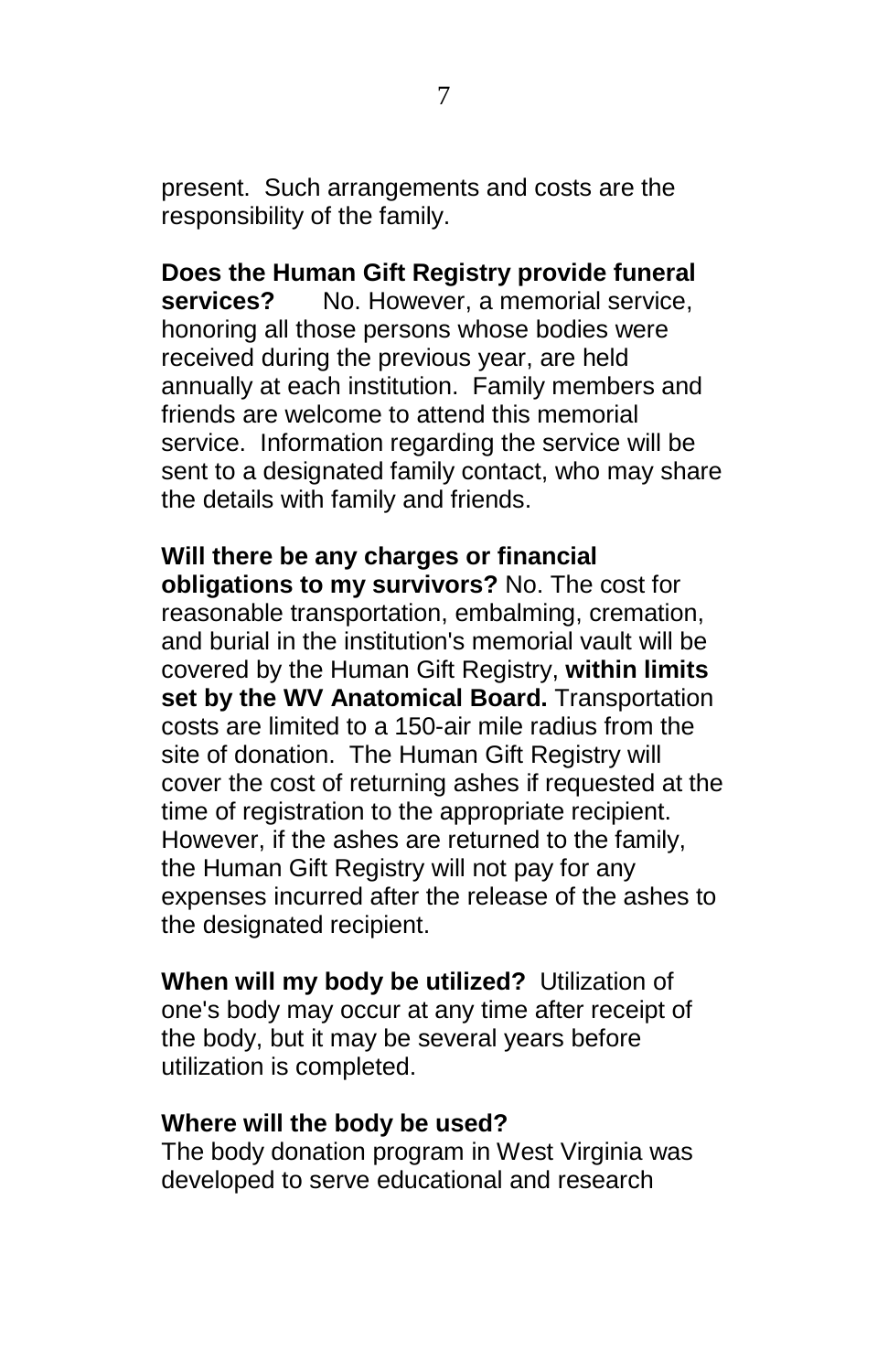needs of the state and region. Most bodies will be used at one of the three major medical institutions in West Virginia (WVU, Marshall and WVSOM). Some may be used at other locations affiliated with these schools or served by their faculty, or by approved programs in other states or countries that have need for them.

**Will the person studying a body be aware of its identity?** No! Identity is strictly confidential. The only information given to the students and health care providers is age at the time of death and the cause of death.

**Do most bodies utilized for the health sciences come from donations?** Yes. The growing cooperation and understanding of the general public, clergy, members of civic organizations and members of medical, dental, legal, and mortuary professions in West Virginia are deeply appreciated.

**May I sell my body to science?** No. State law prohibits the selling of bodies and parts thereof. We do not buy bodies. Your donation should be made in the spirit of a truly priceless gift for mankind and the advancement of health sciences.

#### **May I donate organs and tissues for transplant?**

It is possible to be registered both as an organ donor and a whole-body donor. However, the Human Gift Registries are allowed to accept whole body donation only and do not accept bodies from which organs (except corneas) have been removed. With few exceptions, organ and tissue donation at death will prevent whole body donation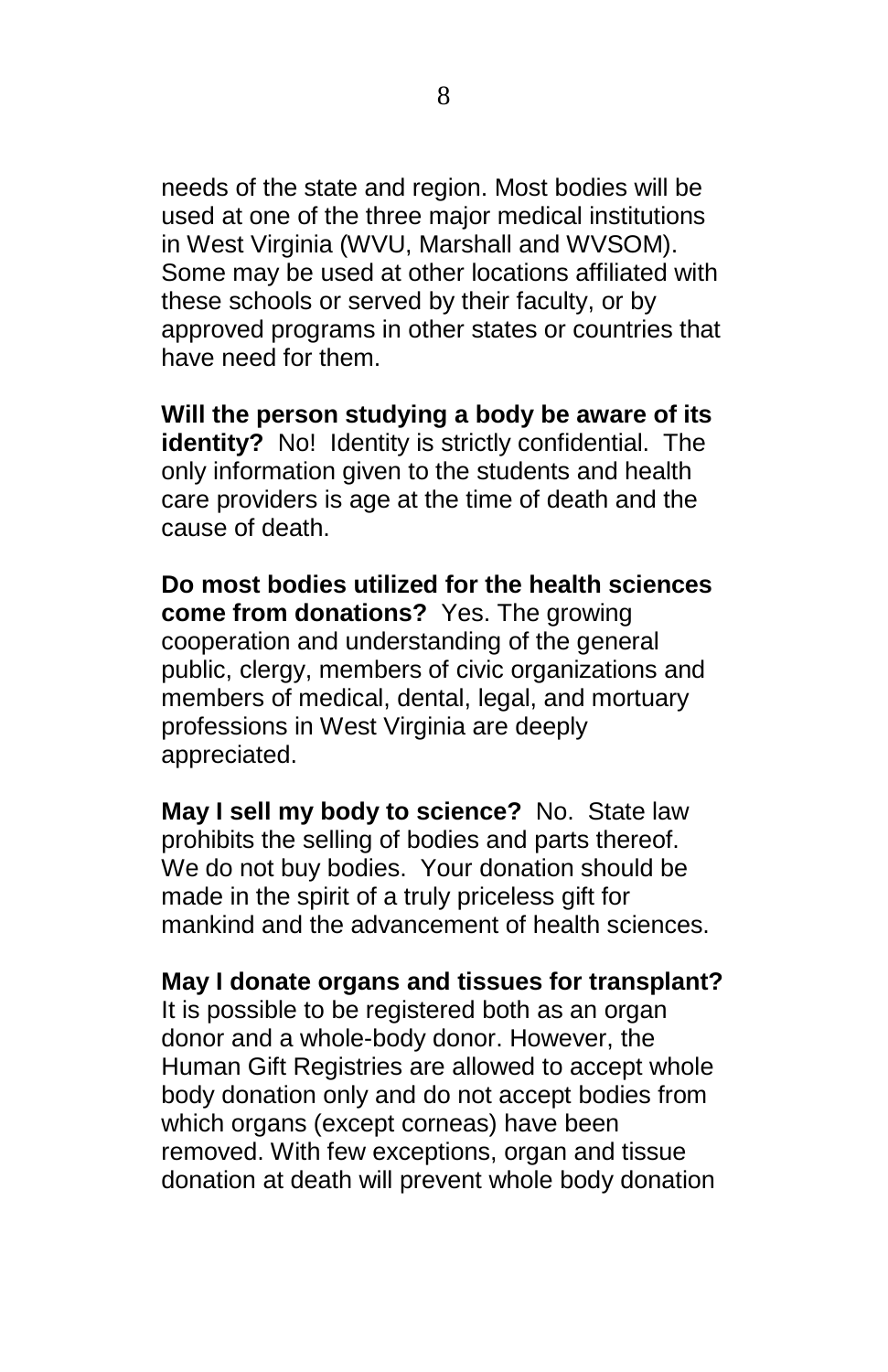for medical education. We endorse and encourage tissue and organ donation for use in living recipients where possible, but this requires a separate action by donors. Persons who wish to donate their organs for transplant purposes may call the West Virginia Center for Organ Recovery and Education (CORE) 1-800-366-6777 or the Kentucky Organ Procurement Agency at (800) 525- 3456.

**Are there religious considerations?** The beliefs of most religious groups are entirely consistent with the donation and use of one's body for the health sciences. Donation of one's body is morally and legally justified. This gift benefits the lives of other human beings and is an expression of the deepest principles of all religions. If you have any questions, you should consult your religious leader or lodge official.

**Are there ethical standards in the use of my body for health sciences?** Absolutely. This basic professional and moral consideration is very important. The highest professional standards are carefully followed, and the body is treated with dignity and respect. Only authorized persons are involved, and all are thoroughly trained in fundamental requirements.

**In the event of a change of address, should I notify the Human Gift Registry?** Yes. If you move outside of West Virginia or beyond the Tri-State Area, you should make arrangements for the donation of your body to the medical center nearest your new location. Should a donor die while traveling in another part of the country or world, the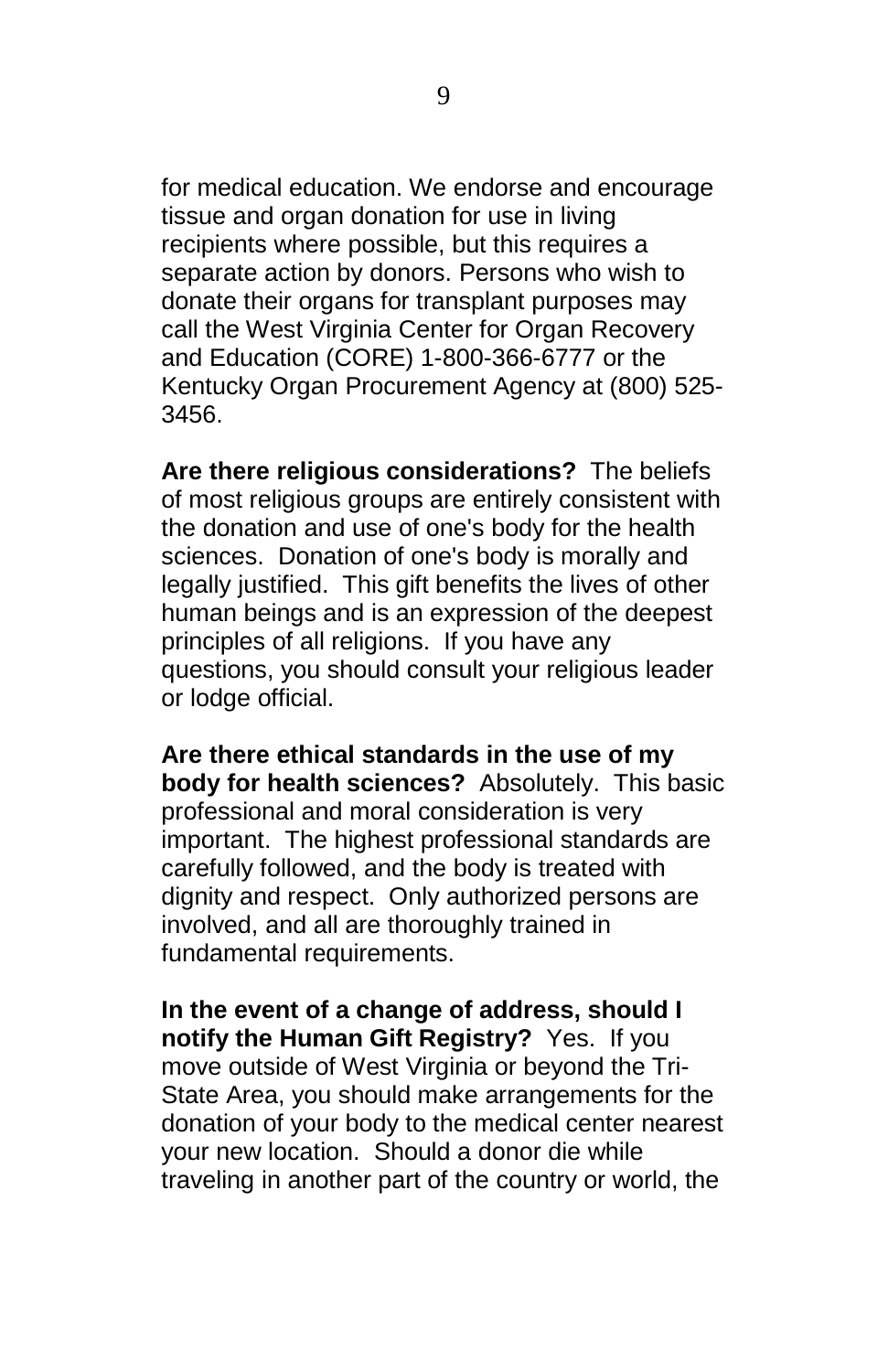family should contact the nearest medical school. In such cases, the high cost of transportation and dangers of deterioration preclude delivery of the body to the medical school originally designated.

## **Who should be notified at the time of my**

**death?** The Human Gift Registry should be notified immediately after death at **(304) 696-7382**.

**If I rescind my decision to donate, what steps must be followed?** The Human Gift Registry you designated on the registration form must be notified in writing of your decision.

# **How does one's family obtain a death**

**certificate:** One may obtain a certified copy of a death certificate by contacting the West Virginia State Department of Health, Division of Vital Statistics, 1800 Washington St., East, Charleston, WV 25305 or call (304) 304-558-2931. Also, certified copies of death certificates may be obtained from the county court house in the county in which the person died.

**May I, or my family, make memorial bequests or gifts to the advancement of research and education in medical science?** Yes. Those wishing to make bequests or gifts in memory of a donor should contact the Human Gift Registry at the medical school of their choice.